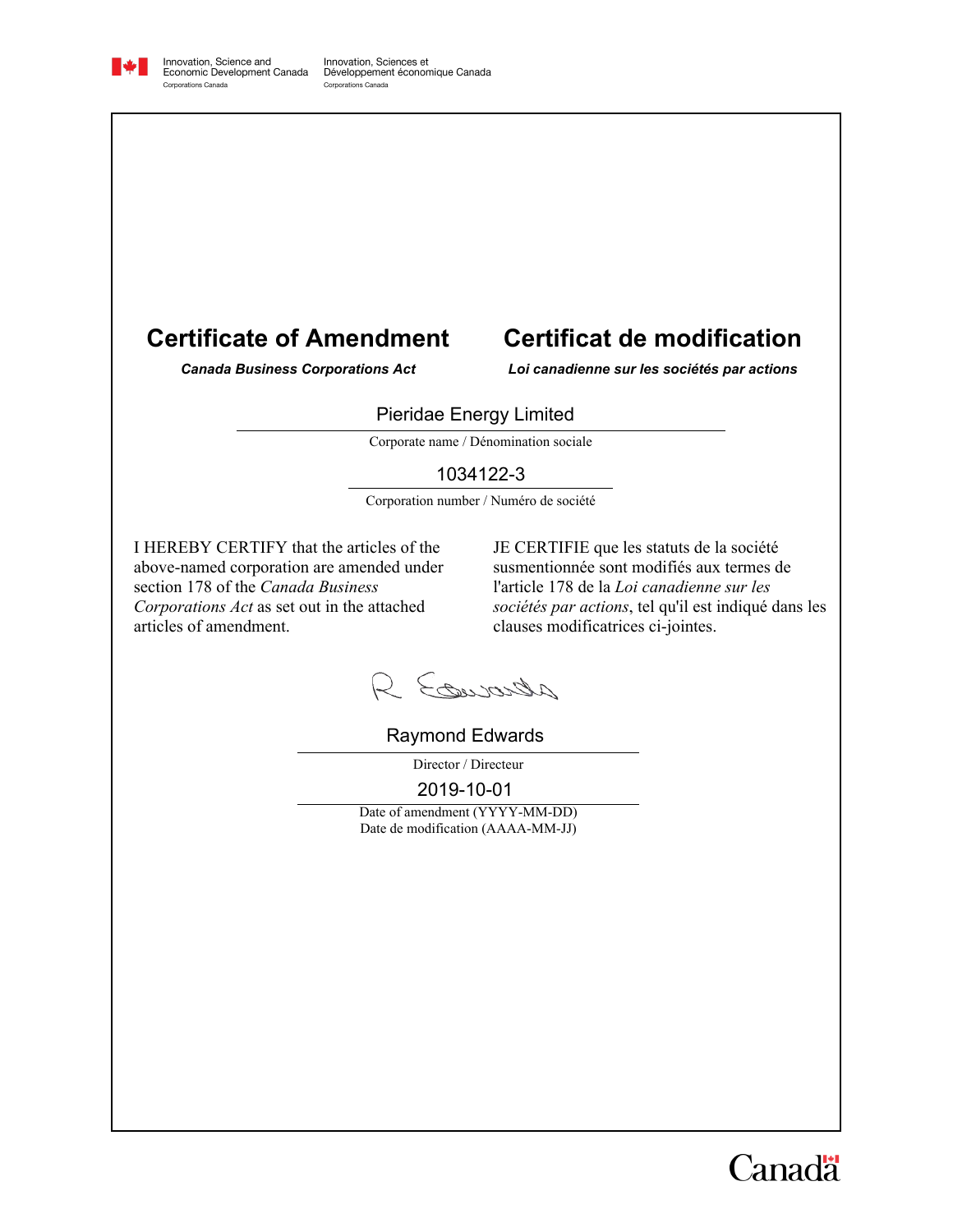

Innovation, Sciences et Développement économique Canada Corporations Canada

### **Form 4**

# *Canada Business Corporations Act*

*(CBCA) (s. 27 or 177)*

# **Formulaire 4 Articles of Amendment Clauses modificatrices**

*Loi canadienne sur les sociétés par actions (LCSA) (art. 27 ou 177)*

|   | Corporate name                                                                        |
|---|---------------------------------------------------------------------------------------|
|   | Dénomination sociale<br>Pieridae Energy Limited                                       |
|   | Corporation number<br>Numéro de la société<br>1034122-3                               |
| 3 | The articles are amended as follows<br>Les statuts sont modifiés de la façon suivante |

See attached schedule / Voir l'annexe ci-jointe

4 Declaration: I certify that I am a director or an officer of the corporation. Déclaration : J'atteste que je suis un administrateur ou un dirigeant de la société.

> Thomas D. Ciz 778-385-8466 Thomas D. Ciz Original signed by / Original signé par

Misrepresentation constitutes an offence and, on summary conviction, a person is liable to a fine not exceeding \$5000 or to imprisonment for a term not exceeding six months or both (subsection 250 (1) of the CBCA).

Faire une fausse déclaration constitue une infraction et son auteur, sur déclaration de culpabilité par procédure sommaire, est passible d'une amende maximale de 5 000 \$ et d'un emprisonnement<br>maximal de six mois, ou l'une

You are providing information required by the CBCA. Note that both the CBCA and the *Privacy Act* allow this information to be disclosed to the public. It will be stored in personal information bank number IC/PPU-049.

Vous fournissez des renseignements exigés par la LCSA. Il est à noter que la LCSA et la *Loi sur les renseignements personnels* permettent que de tels renseignements soient divulgués au public. Ils<br>seront stockés dans la b

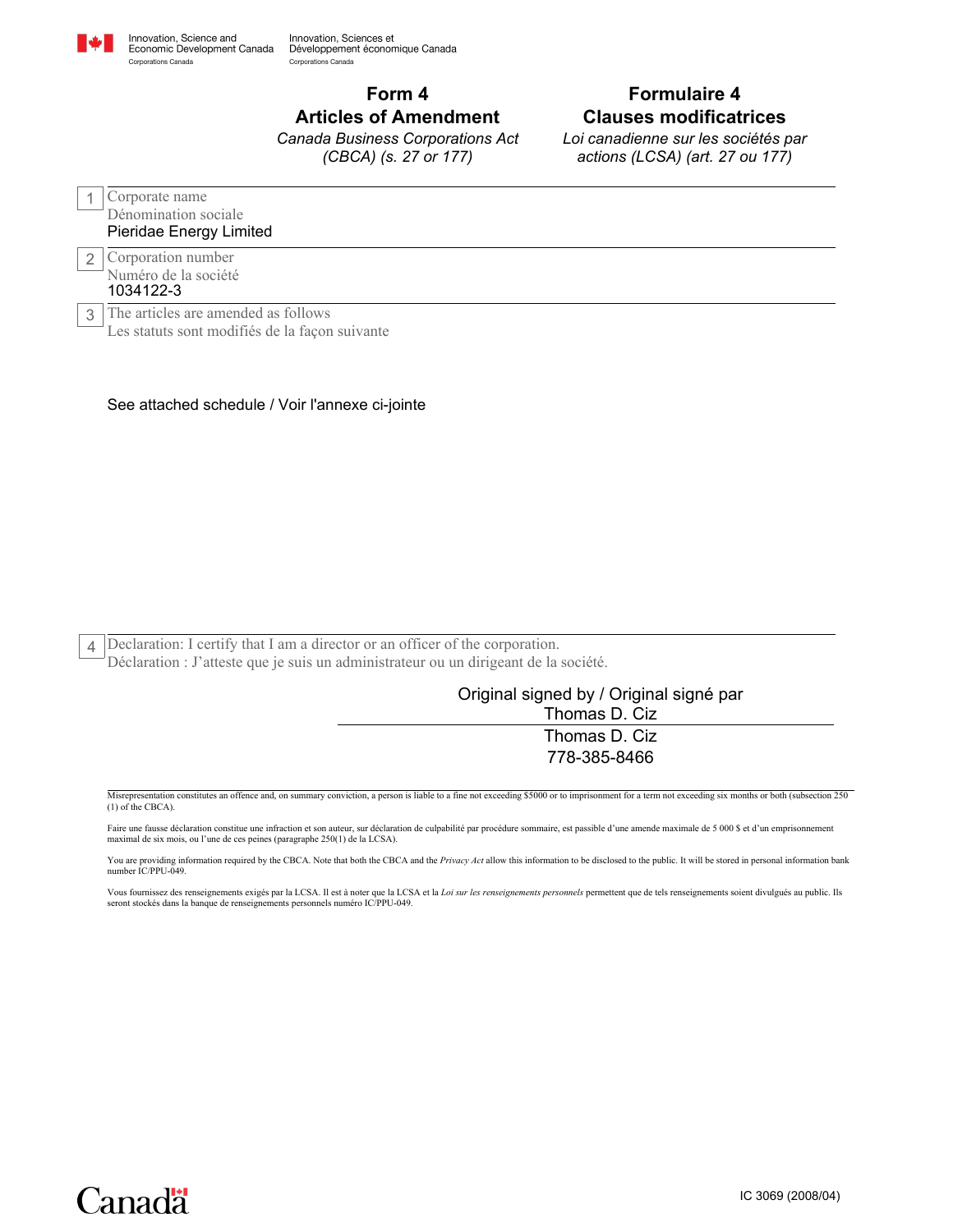Pursuant to section 173(1)(e) of the Act, the articles of the Corporation are hereby amended by the creation of one additional class of shares designated as Preferred Shares, issuable in series, in an unlimited number, such Preferred Shares having attached thereto the rights, privileges, restrictions and conditions as set out in the below schedule which replaces the previous schedule.

### SCHEDULE C: Preferred Share Provisions

The rights, privileges, restrictions and conditions attaching to the Preferred Shares, as <sup>a</sup> class, shall be as follows:

### Issuance in Series

Subject to the filing of Articles of Amendment in accordance with the Canada Business Corporations Act (the "Act"), the Board of Directors may at any time and from time to time issue the Preferred Shares in one or more series, each series to consist of such number of shares as may, before the issuance thereof, be determined by the Board of Directors.

Subject to the filing of Articles of Amendment in accordance with the Act, the Board of Directors may from time to time fix, before issuance, the designation, rights, privileges, restrictions and conditions attaching to each series of Preferred Shares including, without limiting the generality of the foregoing, the amount, if any, specified as being payable preferentially to such series in the event of s liquidation, dissolution or winding up of the Corporation, whether voluntary or involuntary, or any other distribution of the property or asse the Corporation among its shareholders for the purposes of winding up its affairs (a "Distribution"); the extent, if any, of further participation on a Distribution; voting rights, if any; and dividend rights (including wh

#### **Limitation**

No Preferred Shares of any series shall be issued at any time if, as <sup>a</sup> result of, and at the tune of, such issuance:

(a) the aggregate number of Preferred Shares that would then be outstanding would exceed 50% of the aggregate number of Common Shares then outstanding; or

(b) the maximum aggregate number of Common Shares into which all of the Preferred Shares then outstanding could be converted in accordance with their terms (regardless of any restrictions on the time of conversion and regardless of any conditions to the conversion) would exceed 20% of the aggregate number of Common Shares then outstanding; or

(c) the aggregate number ofvotes which the holders of all ofthe Preferred Shares then outstanding would be entitled to cast (regardless of any conditions) at any meeting of the shareholders of the Corporation (other than <sup>a</sup> meeting at which only holders of the Preferred Shares or any series are entitled to vote) would exceed 20% of the aggregate number of votes which the holders of all of the Common Shares then outstanding would be entitled to cast at any meeting.